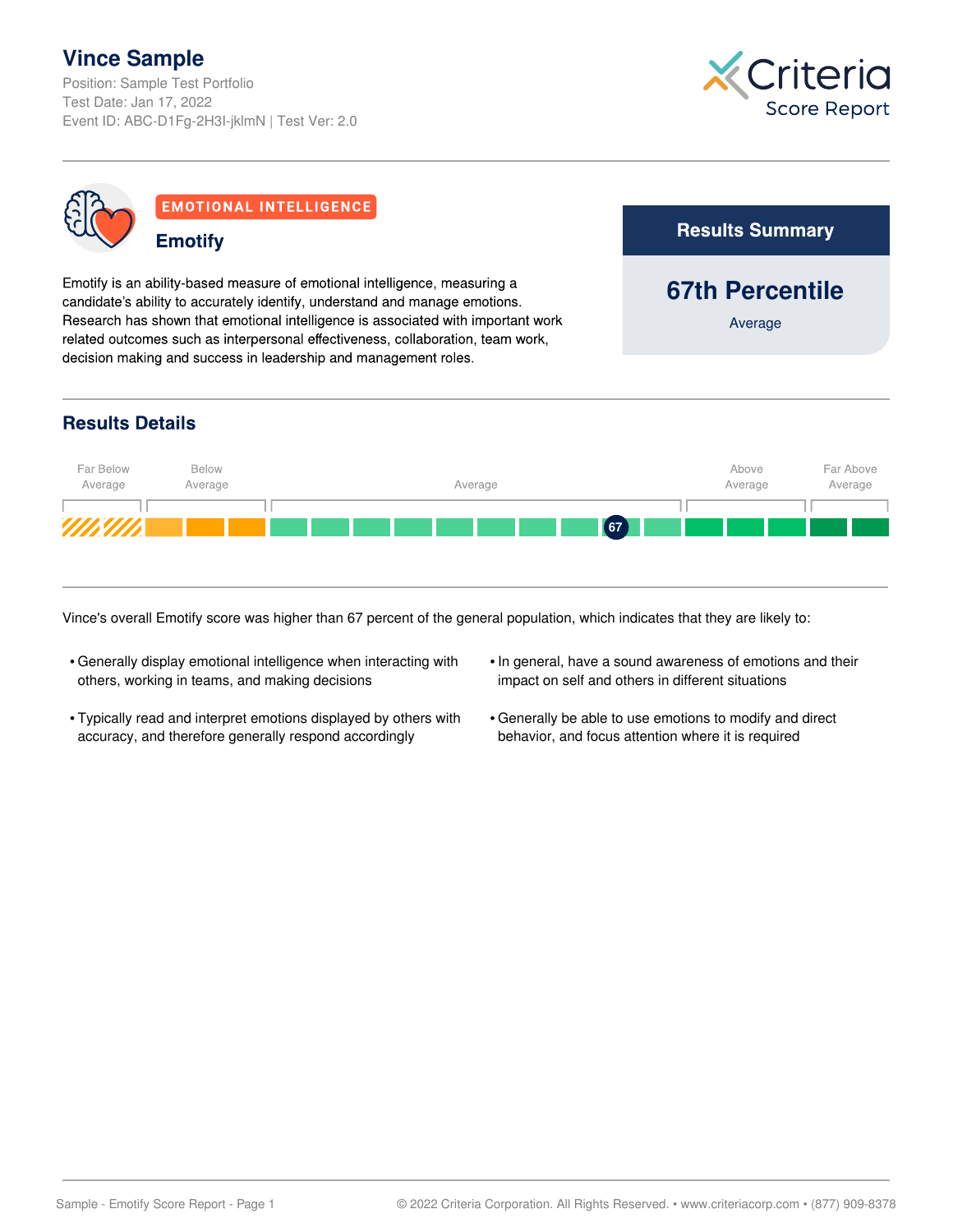### **Score Details**



#### **Perceiving Emotions Percentile**

This candidate completed an assessment called Matching Faces, which measured their ability to quickly and accurately identify a broad range of emotions in facial expressions. Individuals who are able to accurately perceive emotions are more likely to identify a need to respond and adapt to people and situations as required.



## **79 B** Understanding Emotions Percentile 88

This candidate completed an assessment called Emotional Ties, which assessed their ability to recognize emotions and demonstrate awareness of how different situations and events influence emotions. Individuals with a strong understanding of emotions are better able to predict future emotions based on current events and use this knowledge to inform their approach to people and situations.



#### **Managing Emotions Percentile**

**48**

This candidate completed an assessment called Emotions in Action, which measured their capacity to effectively manage emotions. Individuals with strong emotion management skills are better able to manage their own and others' emotions to help achieve a desired outcome, and influence emotions in ways that are more likely to be helpful to a situation rather than harmful.